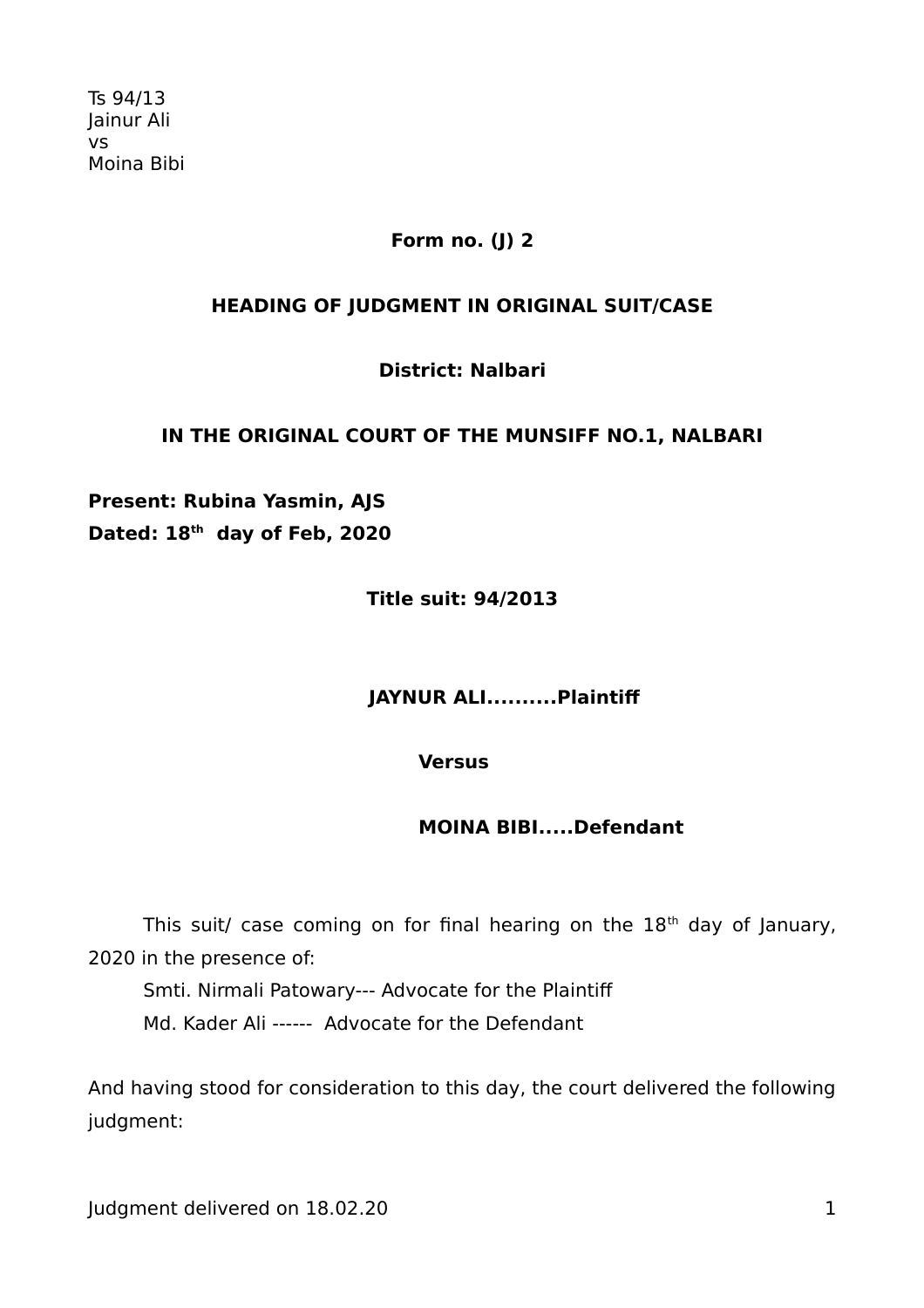#### **JUDGMENT**

This is a suit for declaration and other relief.

- 1. The plaintif's case in brief is that before the defendant got married to palintif she was already married and due to the death of her former husband she used to stay in her parent's house which is in the same village of plaintif. Taking the advantage of the plaintif's caring attitude towards defendant the latter forced plaintif to marry her. At first he did not agree to the same. But on 15.10.10 defendant forcefull took her to Rangia and got their marriage registered before the kazi. Later on they started living as husband and wife in Guwahati. But even after her marriage she started having affar with another man and on 17.04.11 she eloped with that person to Kolkata. When the defendant did not come back even after plaintif's several attempt to bring her back he gave her divorce on 7.6.11. He further stated that defendant has recieved the dower amount of Rs 50,000/- from him on 1.3.11. Plaintif further stated that since the day when defendant eloped with another man he has not been residing with defendant. But he came to know that on 10.02.13 defendant has given birth to a girl child and the name of her father is mentioned as Jainur Ali in the birth record whereas he has not stayed with the defendant after she left him. Hence he prayed for declaration that he is not the father of the child whom the defendant has given birth to.
- 2. Pursuant to receipt of summons defendant apeared and filed the written statement. She stated that on 15.10.10 the plaintiff willfully took her to Rangia Kaji office for performing Nikah as per Muslim Shariot and the plaintif kept her in a rented house at Beltola, Guwahati after their marriage. She further stated that at the instigation his family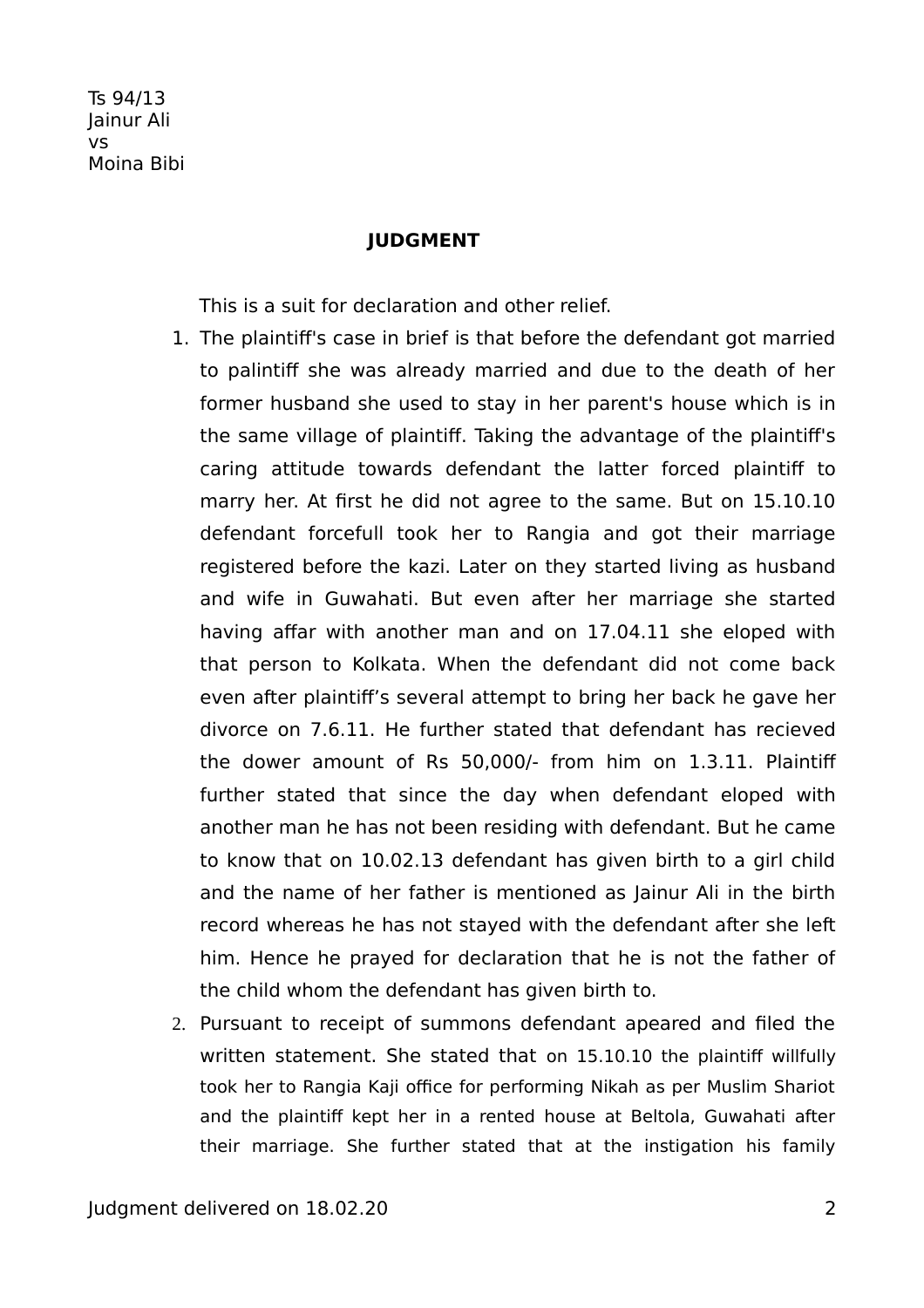> member palintif left her in rented house at Beltola, Guwahati when she was pregnant. Defendant waited for the plaintiff in the said rented house for 15 days and finding no alternative, she left to her parental house and so she filed a maintenance case against the defendant and in the said case, though order was given against the plaintif but still now the plaintif has not paid maintenance allowance to the defendant.

3. It is pertinent here to mention here that the issues were not framed in the suit by my learned predecessor. Considering rival contention between the two parties, I have framed the formal issues in this suit:

(i) Whether there is cause of action for the suit?

(ii) Whether the plaintif is the father of the child whom the defendant has given birth to?

(iii) Whether the plaintiff is entitled to the decree as prayed for?

(vi) To what other relief(s) the parties are entitled ?

- 4. Plaintif side has submitted evidence on affidavit of 4 witness and exhibited documents to establish his claim. Defendant side also submitted evidence of 3 Dws and has exhibited documents.
- 5. I have heard the arguments for both sides.
- 6. Now let me discuss the case in hand issue wise

# **Point No. (I)**:

Whether there is cause of action for the suit and the counter claim?

7. The plaintif in his plaint stated that after the death of first husband defendant Moina Bibi used to stay in the same villgae of plaintif. Taking advantage of his caring attitude towards her defendant forced to marry him and on 15.10.10 she forcefully took him to rangia and regustered their marriage before Kaji. But the plaintif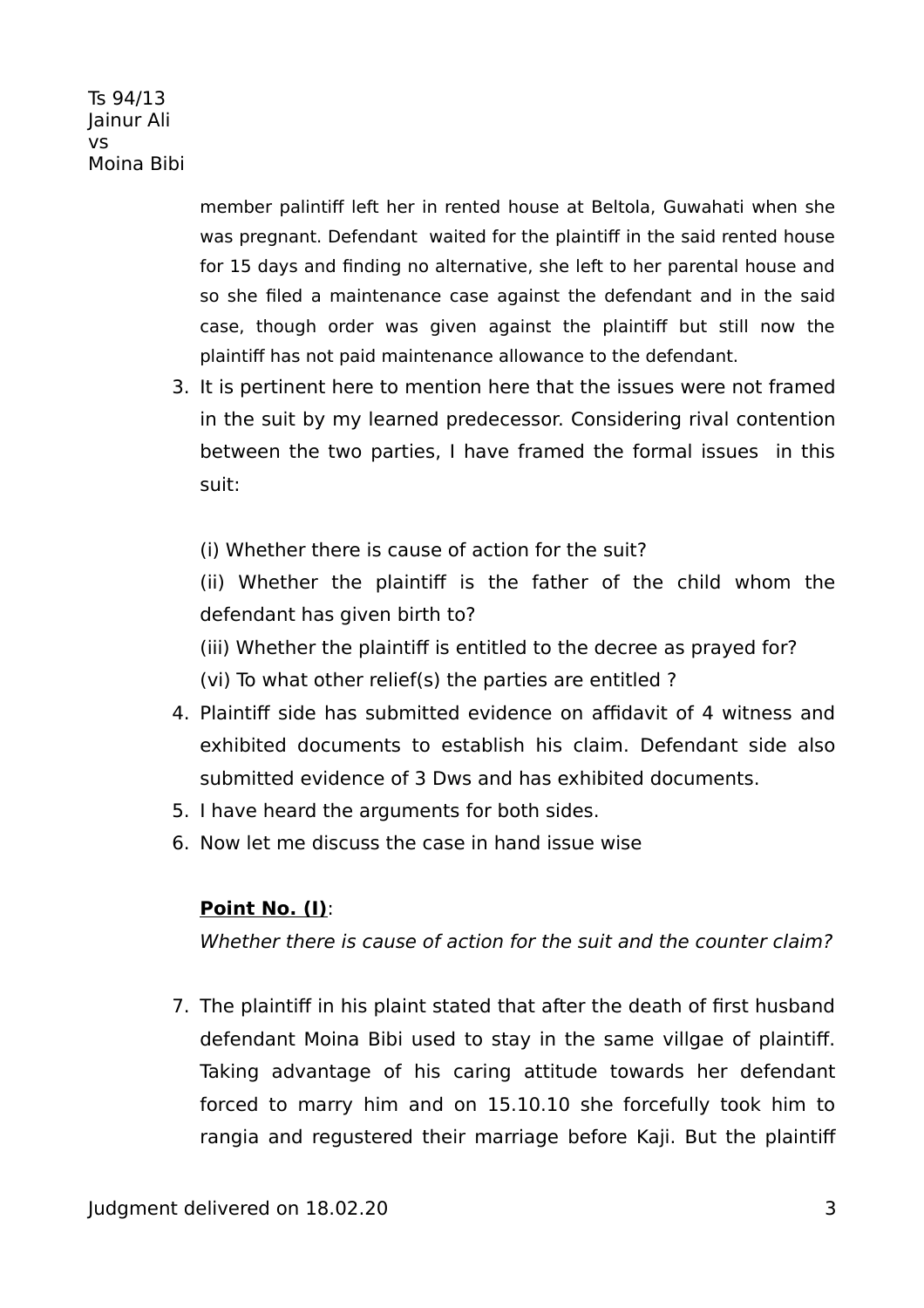> had affair with another man and on 17.04.11 she left him and went to kolkaata with another man and so he divorced her on 07.06.11 and already gave her the dower amount on 1.3.11 But he came to know that on 10.02.13 defendant has given birth to a girl child and the name of her father is mentioned as plaintif whereas he has not stayed with the defendant after she left him. Per contra, defendant denying the averments made by the palintiff stated that while she was in guwahati with the plaintiff and was pregnant the plaintiff left her at the rental house and never taken any information about her. Considering the rival contention between the parties, I find there is cause of action for this suit. This issue is decided in favour of the plaintif.

# **Issue No. (II)**

Whether the plaintiff is the father of the child whom the defendant has given birth to?

8. Plaintif in his evidence on affidavit has reiterated the same that he has mentioned in his plaint. To establish his claim he has exhibited the receipt of dower amount by the defendant dated 01.03.11, divorce letter dated 07.06.11 and delivery record of swahid Mukunda Kakati civil hospital. This is a suit filed by plaintif for declaration that the girl child born to defendant is not his child. Perusal of exhibit 1 only shows that he has paid the dower amount on 01.03.11 which is before the date when the defendant was alleged to have eloped with another man on 17.04.11. Further the perusal of exhibit 2 shows that plaintif has written a divorce nama in front of three witnesses. But to establish the fact plaintif has not even called a single witness to the said exhibit 2. Plaintif has adduced evidence of 4 Pws including him as PW 4. But out of the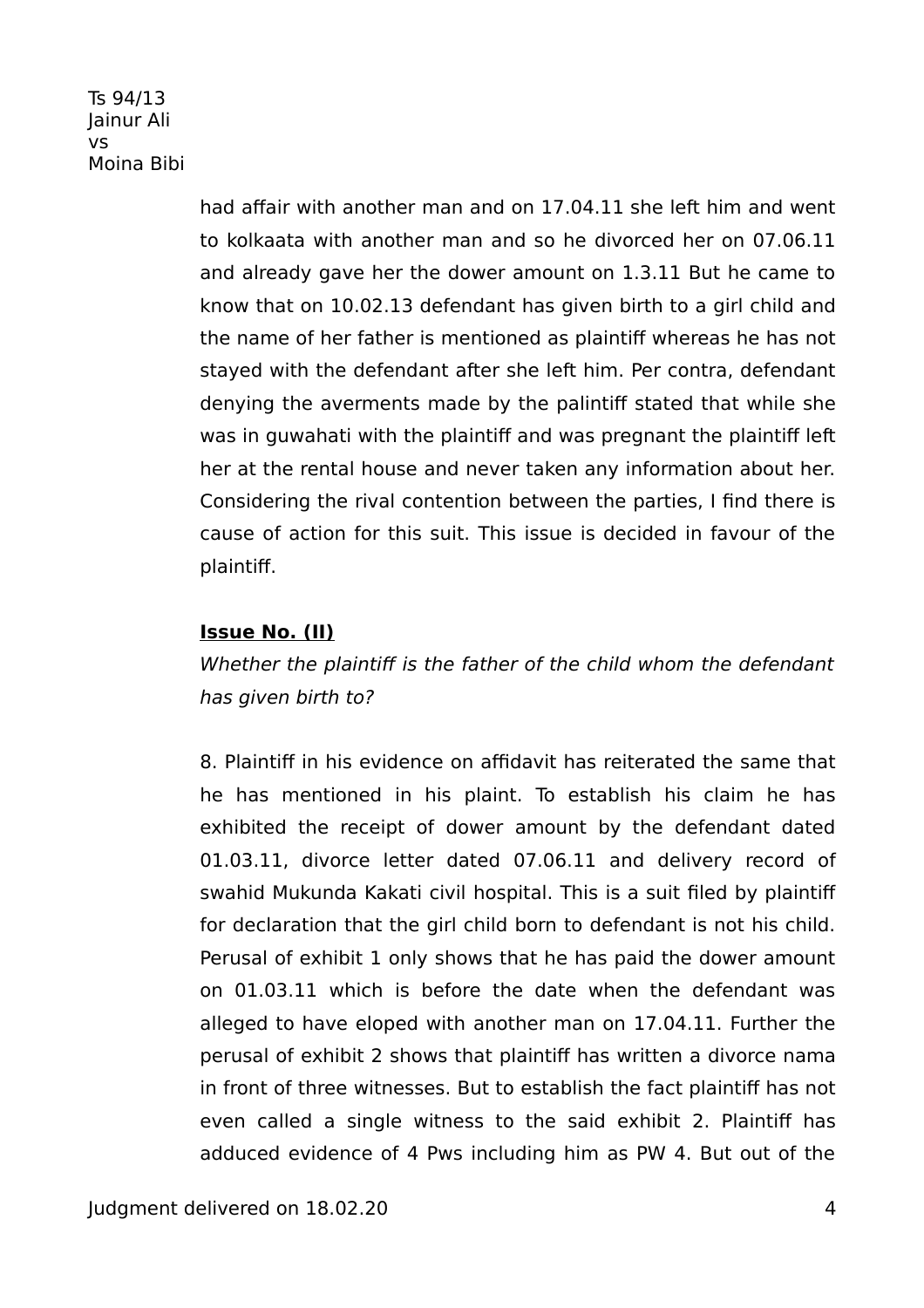> said Pws no one is the witness to the exhibit 2. Hence the divorce between the two is not established.

8. It is pertinent here to mention that my learned predecessor had allowed the plaintif's prayer for DNA test of the child to establish the paternity of it. Accordingly blood sample were also collected and the same were sent to CFSL but due to some fault in the procedure of sending the samples it was further directed for fresh blood sample collection but form next date defendant stopped appearing in the suit. Out of the three Dws only Dw 2 was cross examined. Defendant as Dw 1 and Dw 3 was not cross examined as defendant did not appear. Though defendant has not been able to adduce evidence to establish that the plaintif is only the father of the child but it is the plaintif who has to stand on his own leg. On perusal of the evidence of Pws it transpires that none of the Pws have stated that the defendant is of immoral character as alleged by the plaintiff. Further plaintiff in his plaint stated that defendant has forcefully married him. But Pw 1 , Pw 2 and Pw 3 stated that both plaintif and defendant were in love with each other and got married accordingly. Thus the averment that defendant is of immoral charecter even before her marriage is also not proved. Rather the contradictory is established. Pw 1 though reiterated the plaint in his evidece in chief but during his cross examination he stated that he has no knowledge about the case and that he has come to know everything from the plaintif. None of the witnesses could prove that defendant left plaintif and went to Kolkata with another man. Plaintif could not establish the divorce between him and defendant nor he could establish that he had no access to his wife from 2011 to 2013. Under the said circumstances it cannot be held that plaintiff is not the father of the child born to defendant. Hence the issue is decided against the plaintif.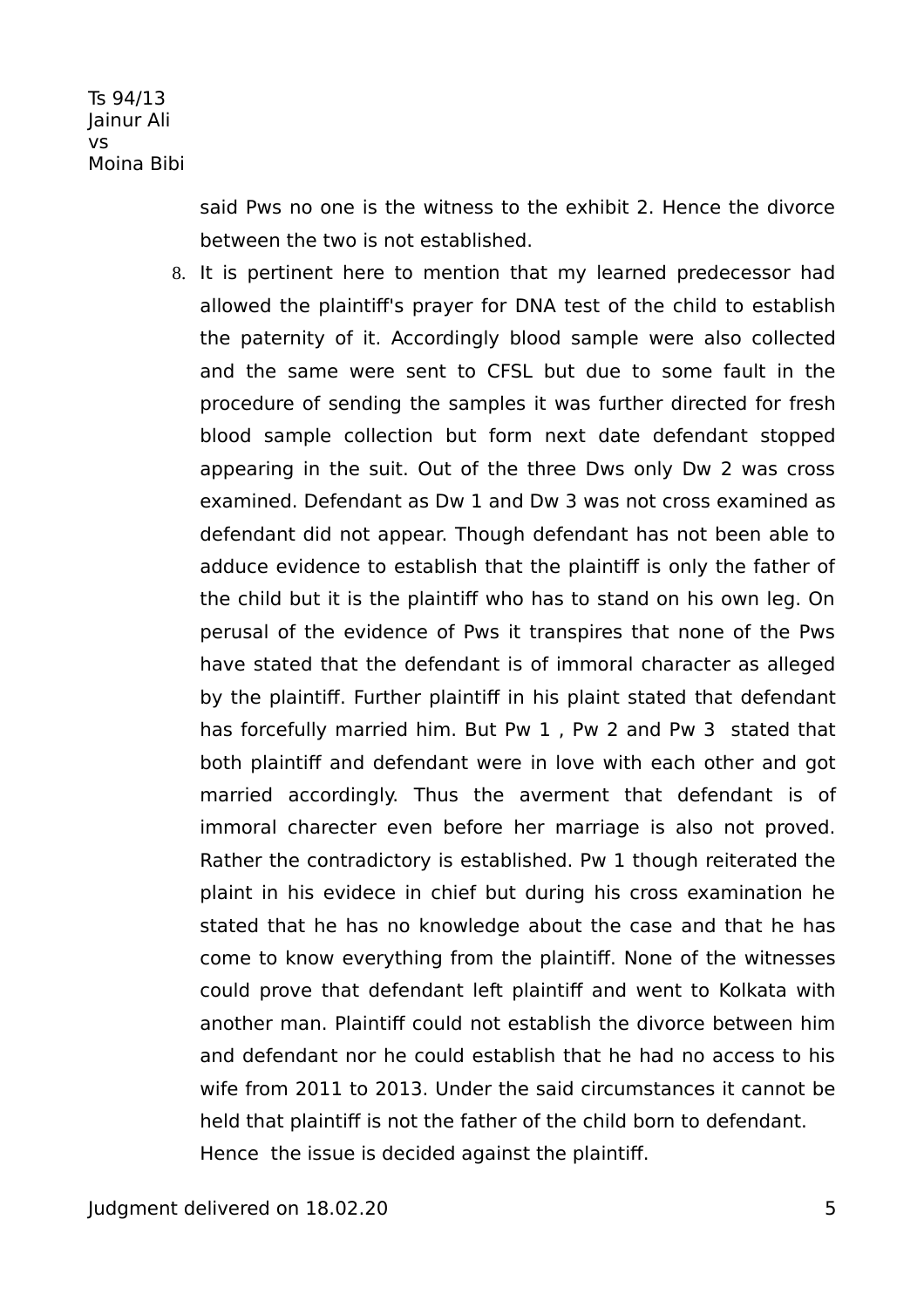#### **Issue V**

whether the plaintiff is entitiled to the decree as prayed for? To what other relief parties are entitled? Both the issues are related to each other and hence taken together.

9. As it is decided in the foregoing issues that plaintif could not prove that he is not the father of the child born to defendant hence he is not entitled to the decree as prayed for. Hence the issues are decided agaisnt the plaintif.

#### **Order**

In view of the decisions and discussions made above the plaintif suit is dismissed on contest without cost.

Prepare a decree accordingly.

The suit is disposed of accordingly.

Given under my hand and seal of this court on this  $18<sup>th</sup>$  day of February, 2020.

Munsiff No. 1 Nalbari